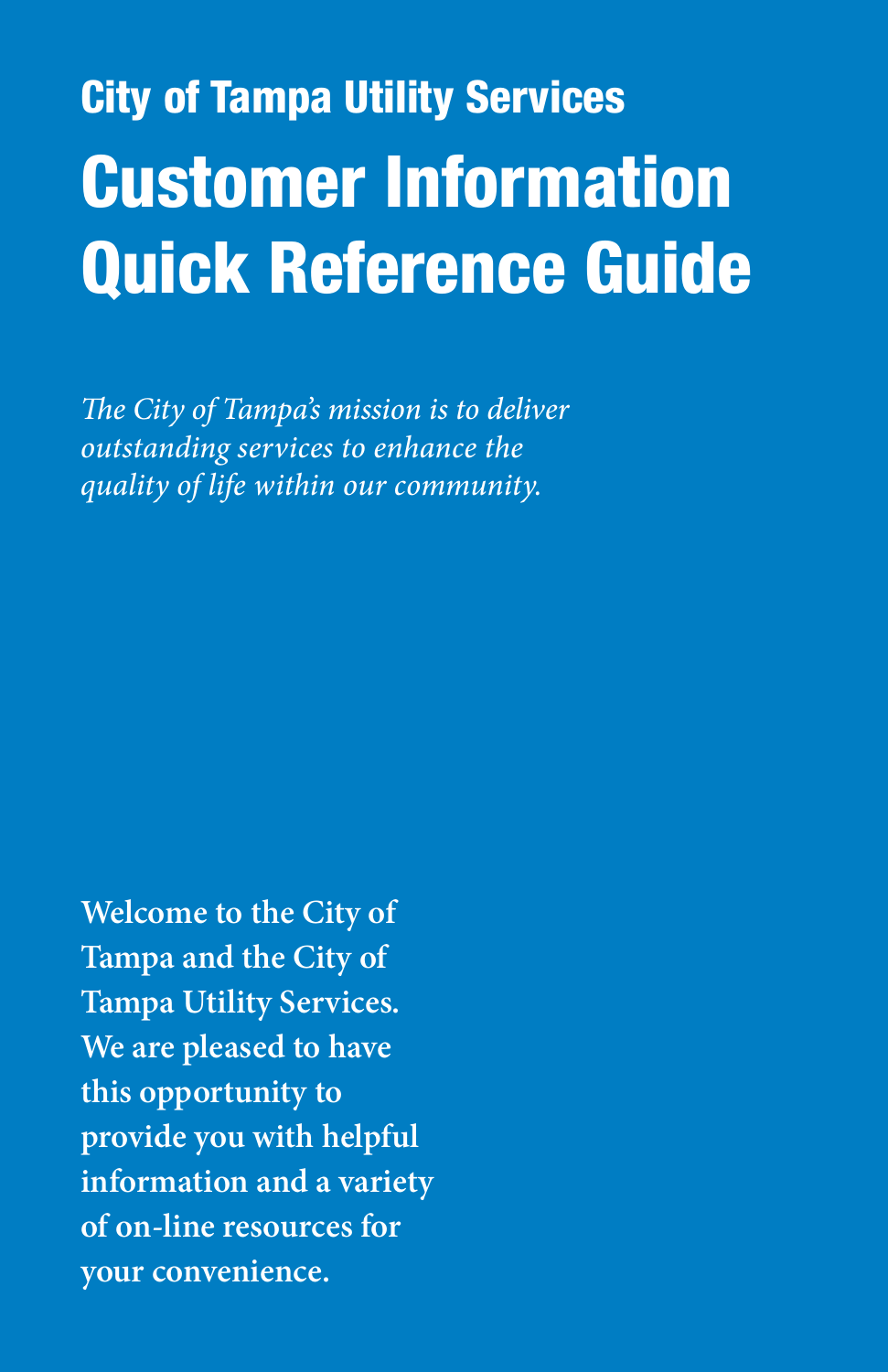# Helpful Links

#### **City of Tampa Website:** tampagov.net

### **Guide to City Services:** tampagov.net/Residents

Look here for everything you need to know about living in Tampa. Find out about community resources, services, activities and programs available to Tampa residents from kids to seniors.

### **Alert Tampa:** tampagov.net/AlertTampa

Sign up here to receive time sensitive emergency notifcations or informational alerts on your home phone, cell phone, email, or TTY/TTD.

### **City of Tampa Utilities:** tampagov.net/cotu

Utility billing for the City of Tampa is managed by the Water Department's Distribution and Consumer Services Division. Most of the City's utility customers receive a consolidated monthly bill for three utility services: water, wastewater (sewer), and solid waste (refuse and recycling).

### **Links to Important Information:** tampagov.net/cotu

Links to information on topics you may fnd useful such as:

- Utilities FAQs Wastewater
- 
- -
	-
	-
	-
	-
	-
- -
	-
	-
- -
- Payment Methods<br>
Solid Waste Services<br>
Backdoor Disability<br>
Holiday Schedules<br>
Recycling Guidelines<br>
Refuse Guidelines<br>
Refuse Guidelines<br>
Semior Discount<br>
S.W.E.E.P. Program<br>
Water BAQs<br>
Conservation
	-
	-

*Please take a moment to visit our website: tampagov.net/Water*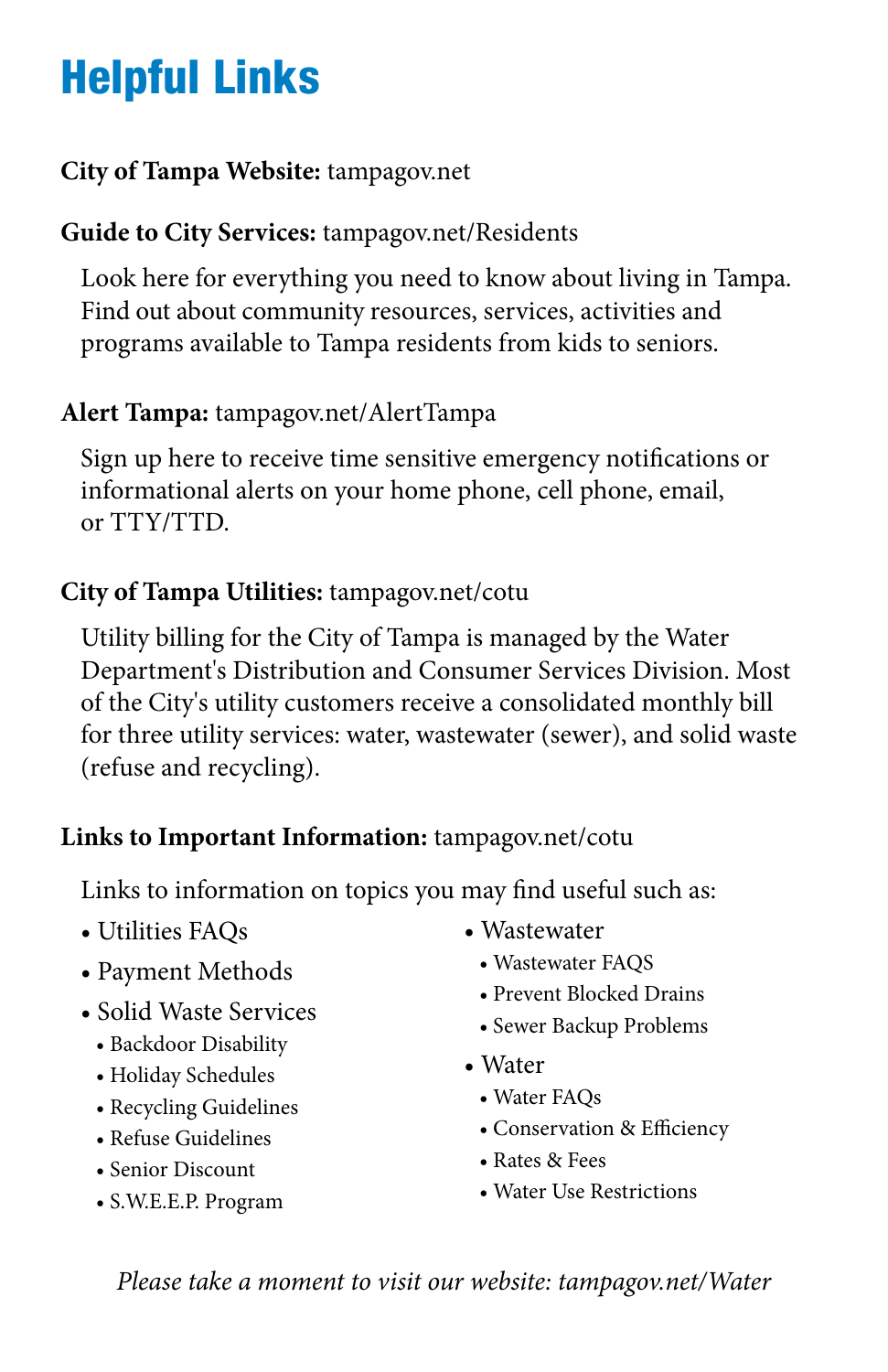# Locations and Contact Information

### **Websites:**

tampagov.net/cotu for general utilities information tampagov.net/UtilityBill to access your account information

### **Utility Services Main Number: (813) 274-8811**

| • 24 Hour Account/Payment System | Option $#1$ |
|----------------------------------|-------------|
| • Credit and Collections         | Option $#2$ |
| • Customer Service               | Option $#3$ |
| • Water and Wastewater Emergency | Option $#4$ |

### **Solid Waste Customer Service:**

(813) 274-8811, option #3

### **Mailing Address:**

Utility Services 3402 West Columbus Drive Tampa, Florida 33607

### **Fax Number:**

(813) 274-8430

Note: The curb stop is City property and Tampa City Code prohibits anyone other than an authorized representative of the City from turning off or turning on water at the City's curb stop. Any damage to the City valve, water meter or service as a result of unauthorized use will be billed to the account holder. We suggest that consumers install a private shut off valve on property so that they can turn their water of as needed.

To request a feld technician be dispatched to turn of and turn on water at the curb stop, please refer to the Water Emergency section. Fees may apply for same day or non-business hour response.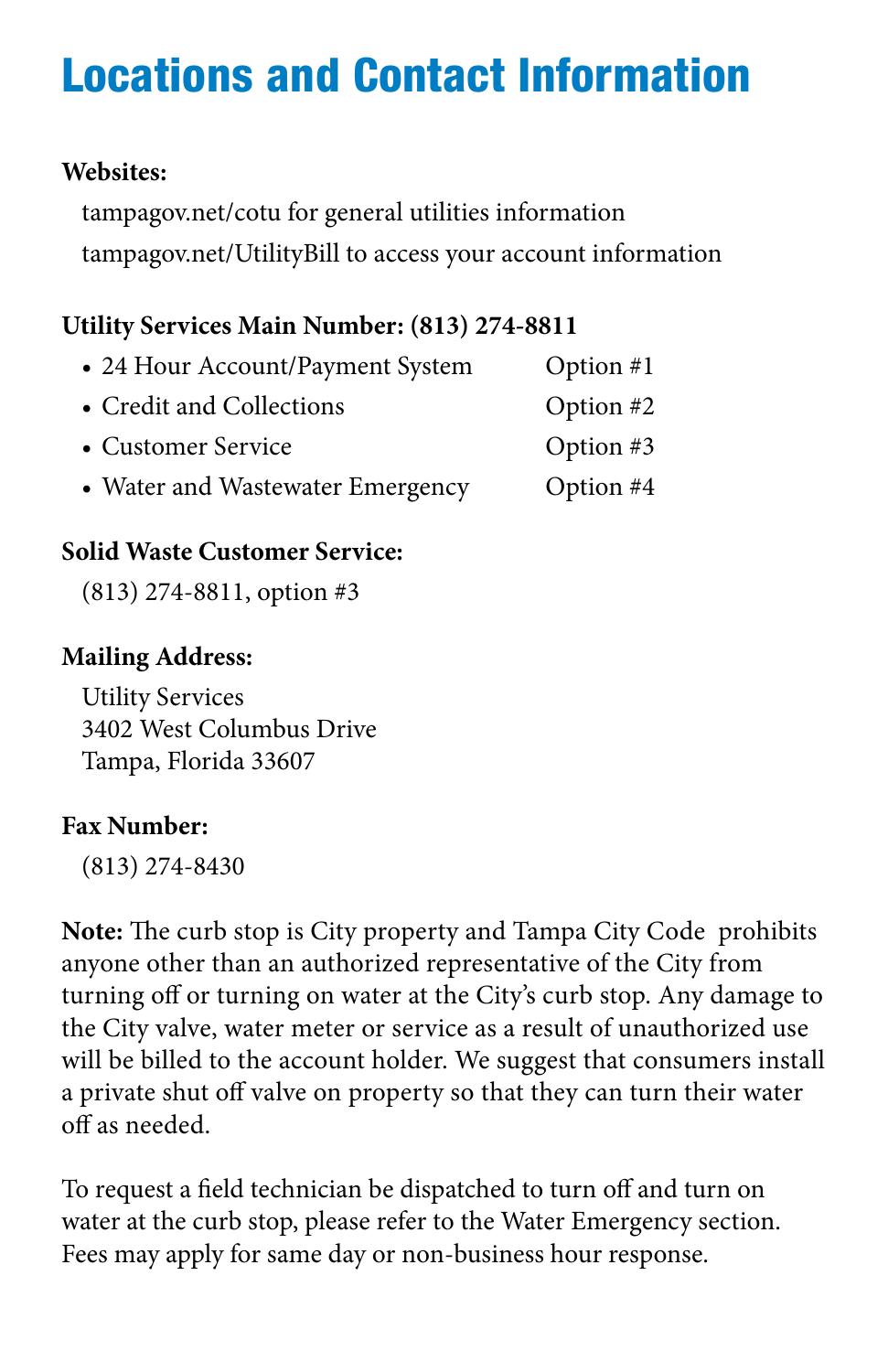# Billing Information

Your account is billed monthly about 20 days before the due date. Included on the bill are charges for all applicable services listed:

- Water
- Reclaimed Water
- Wastewater
- Solid Waste (refuse, recycling, special pick-ups)
- Tampa Bay Water Pass-Through
- All Other Service Charges
- Utility Tax/Fees

To avoid late fees and/or service interruptions, payments must be received and posted by the due date on the bill.

Bills are mailed monthly to the mailing address provided by the customer of record. Please notify us of any changes immediately.

Your monthly bill and account information can also be accessed online at: tampagov.net/UtilityBill using your utility services account number or your email address on fle with us.

Requests to change service or account information may be submitted on-line through the Customer Service Center at: tampagov.net/UtilityBill. Please allow at least fve (5) business days for changes to be processed and updated. We encourage you to keep your contact information current in the event we need to contact you regarding your account or services.

Think your City of Tampa Utility bill is too high? Use the online tools at: tampagov.net/HighBill.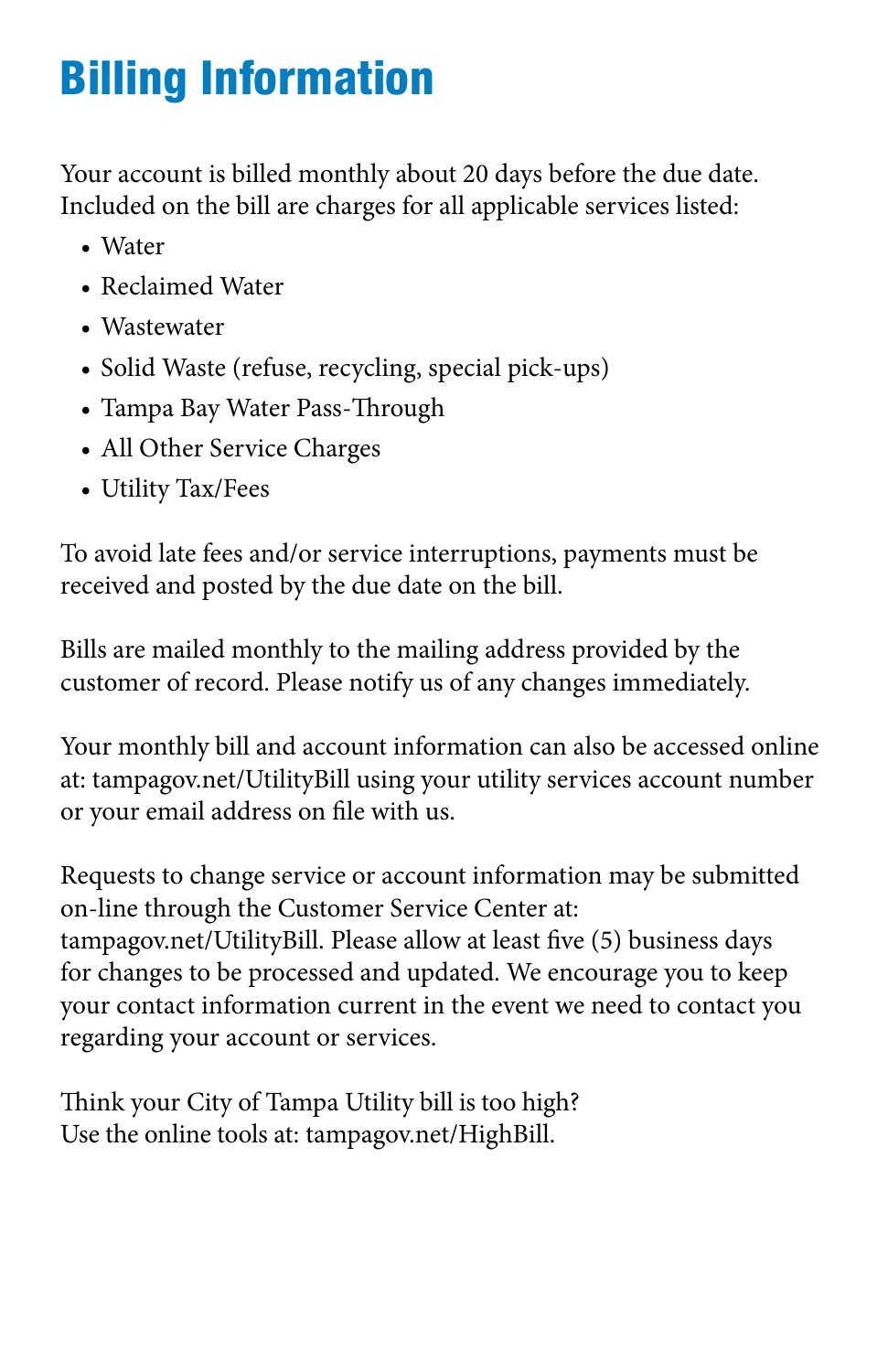### Payment Options

#### **By Phone:**

(813) 274-8811, option #1

### **Online:**

tampagov.net/UtilityBill

### **By Mail:**

City of Tampa Utilities P.O. Box 30191 Tampa, Florida 33630-3191

### **Private Payment Centers:**

*A non-refundable service charge may apply.* 

• Any AMSCOT<sup>®</sup> location

### **Automatic Electronic Bill Payment:**

Your bill can be paid automatically by electronic transfer of funds from your bank account.

More information can be found at tampagov.net/cotu.

### **NOTE:**

To avoid late fees and/or service interruptions, payments must be received and posted by the due date on the bill.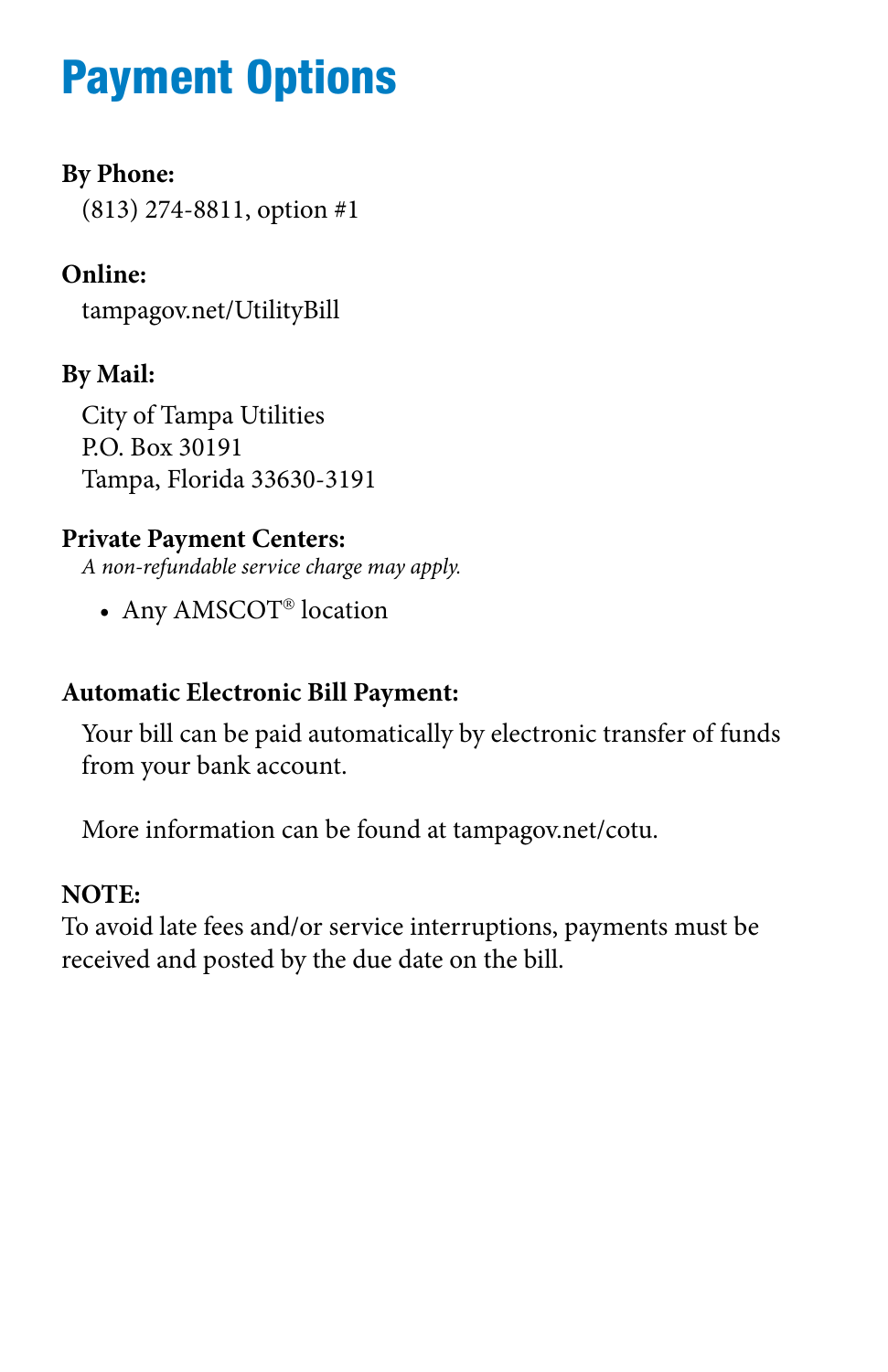# Refuse and Recycling

Refuse and recycling should not be set out for collection any earlier than sunset the day prior to collection and no later than 6 a.m. on the day of collection. All refuse receptacles must be placed within an unobstructed arms reach of the street, curbside or alley for collection.

Holiday schedules are announced through the media, on the Solid Waste Department's website at: tampagov.net/SolidWaste and in your monthly utility bill.

The City of Tampa does not provide service make-up days for the collection of household materials following observed single-day holidays. For residential customers whose regularly scheduled collection falls on a City of Tampa observed holiday, collection will resume on the next regularly scheduled service day.

### **Observed City Holidays Afected:**

- New Year's Day
- Martin Luther King, Jr. Day
- Spring Day/Good Friday
- Memorial Day
- Independence Day
- Labor Day
- Veterans' Day

### **Residential Solid Waste Senior Discount:**

Residents over the age of 65 may obtain a discount on their monthly refuse bill. The application is available on-line at: tampagov.net/cotu or tampagov.net/SolidWaste.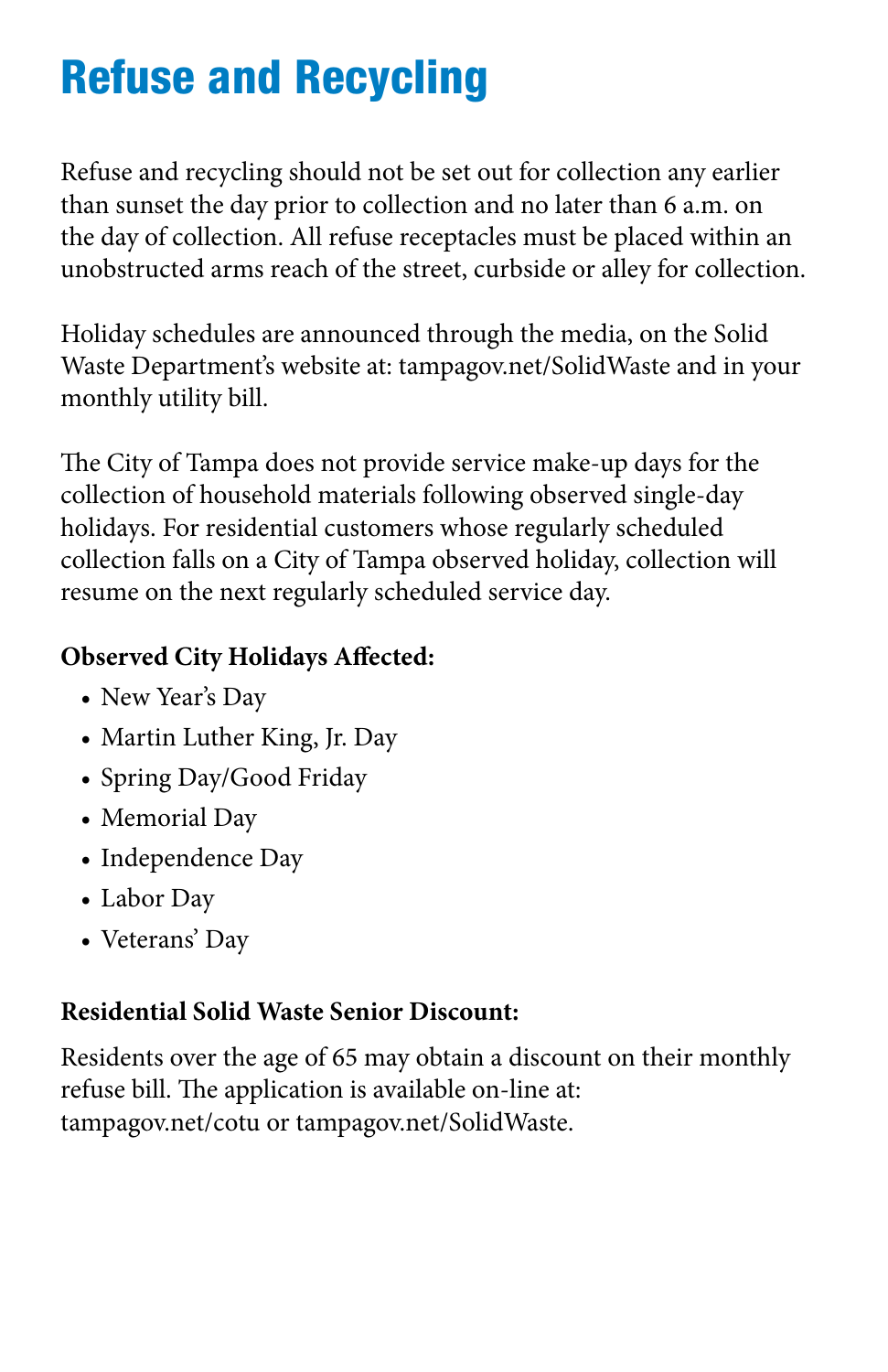### Water Use Restrictions and Conservation

 quantity of drinking water for the Tampa community. Restrictions Water use restrictions are in place year-round to help ensure a sufficient are subject to change in response to local and regional water supply conditions. Restrictions information is available online at: tampagov.net/WaterRestrictions or by calling (813) 274-8032 for a recorded summary.

Learn about ways to save water at home or work. Using water efficiently is good for the environment, for our community, and for our future. It can help you manage your water bills, too!

These are some of the helpful tools available on our website at: tampagov.net/SaveWater:

- FREE [Rain Sensors](https://www.tampagov.net/water/programs/water-conservation/rain-sensors)
- FREE [Showerheads](https://www.tampagov.net/water/programs/water-conservation/plumbing-retrofit)
- [Fix Leaks](https://www.tampagov.net/water/info/saving-water/fix-leaks)
- 8 Things to Know about Irrigating New Lawns and Landscape
- [Getting the Most from Your Irrigation System](https://www.tampagov.net/water/info/getting-most-your-irrigation-system)
- [Improving Your Lawn's Drought Tolerance](https://www.tampagov.net/water/improving-your-lawns-drought-tolerance)
- [Irrigation Calculator](https://www.tampagov.net/sites/default/files/water/files/Irrigation_Calculator.pdf)
- [Irrigation Management for New Construction Homes](https://www.tampagov.net/water/irrigation-management-new-construction-homes)
- [Rain Sensor Checkup Guide](https://www.tampagov.net/water/info/saving-water/sprinkler-checkup/do-it-yourself-rain-sensor-checkup)
- [Seasonal Irrigation Saves Water](https://www.tampagov.net/water/seasonal-irrigation-saves-water)
- [Smartphone Controllers 101](https://www.tampagov.net/water/smartphone-controllers-101)
- [Solutions to Common Irrigation Problems](https://www.tampagov.net/water/info/saving-water/sprinkler-checkup/solutions-to-common-sprinkler-problems)
- [Sprinkler Checkup Guide](https://www.tampagov.net/water/info/saving-water/sprinkler-checkup)